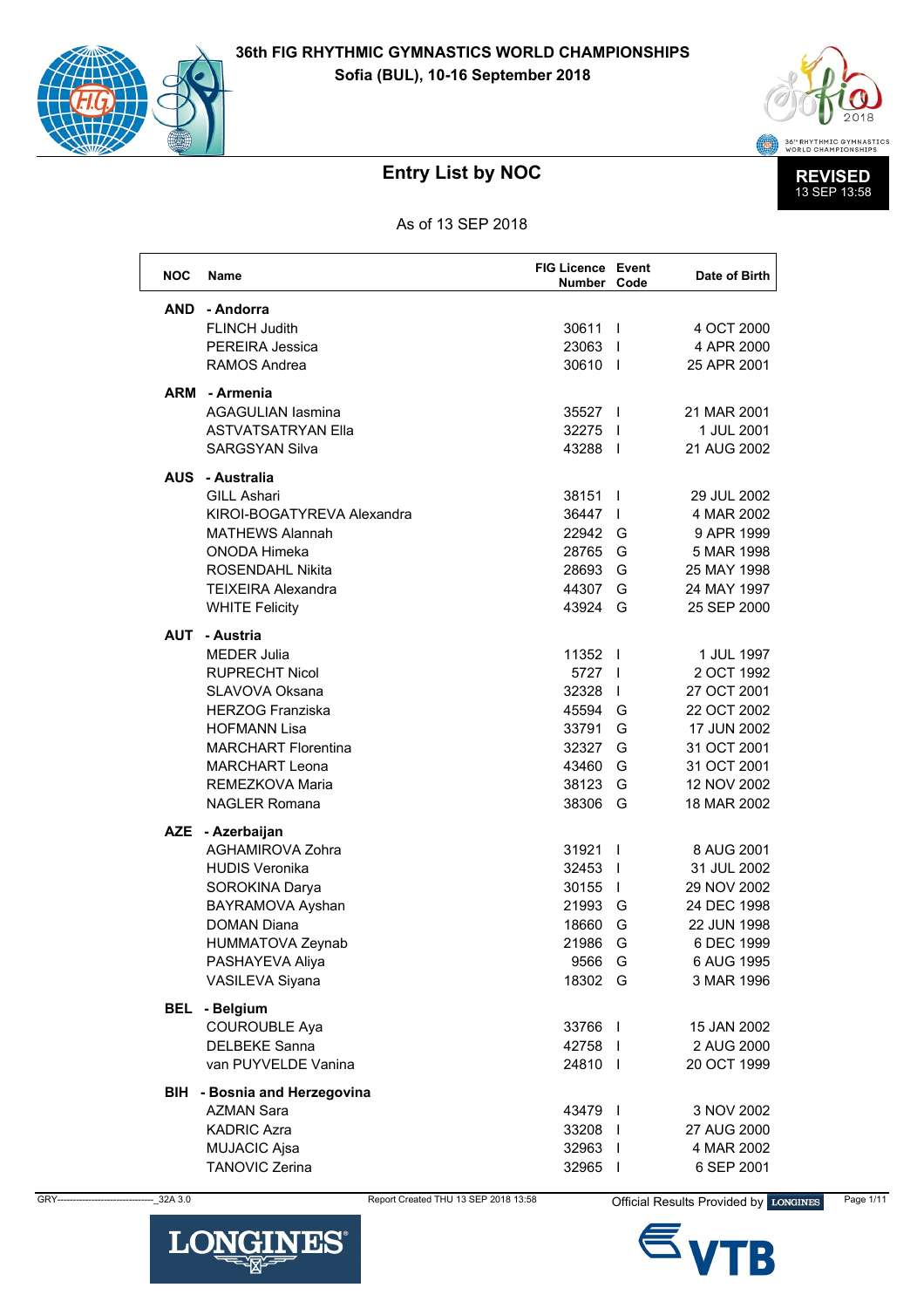



As of 13 SEP 2018

| <b>NOC</b> | Name                                          | <b>FIG Licence Event</b><br>Number Code |                          | Date of Birth |
|------------|-----------------------------------------------|-----------------------------------------|--------------------------|---------------|
| <b>BLR</b> | - Belarus                                     |                                         |                          |               |
|            | <b>EVCHIK Julia</b>                           | 25204                                   | $\mathbf{I}$             | 2 JAN 2001    |
|            | <b>HALKINA Katsiaryna</b>                     | 8861                                    | $\mathbf{I}$             | 25 FEB 1997   |
|            | <b>ISACHANKA Yuljya</b>                       | 25209                                   | $\mathbf{I}$             | 1 JAN 2001    |
|            | <b>SALOS Anastasiia</b>                       | 34839                                   | $\mathbf{I}$             | 18 FEB 2002   |
|            | <b>HAIDUKEVICH Hanna</b>                      | 31877                                   | G                        | 26 MAR 2001   |
|            | <b>MATSKEVICH Lalita</b>                      | 34850                                   | G                        | 25 FEB 2002   |
|            | MISIUCHENKA Dziyana                           | 37660                                   | G                        | 20 JUN 2002   |
|            | RYBAKOVA Anastasiya                           | 25210                                   | G                        | 23 APR 2000   |
|            | <b>SHVAIBA Hanna</b>                          | 22451                                   | G                        | 14 MAR 2000   |
| <b>BRA</b> | - Brazil                                      |                                         |                          |               |
|            | <b>BORNAL Heloisa</b>                         | 34235                                   | $\overline{\phantom{a}}$ | 14 JAN 2001   |
|            | <b>DOMINGOS Barbara</b>                       | 25074                                   | $\overline{\phantom{a}}$ | 2 MAR 2000    |
|            | <b>GAUDIO Natalia</b>                         | 18364                                   | $\mathbf{I}$             | 18 DEC 1992   |
|            | <b>GUERRA Vitoria</b>                         | 24740                                   | G                        | 3 JUN 2001    |
|            | <b>MAIER Jessica</b>                          | 16228                                   | G                        | 21 AUG 1994   |
|            | <b>MORAES Gabrielle</b>                       | 21758                                   | G                        | 4 MAR 1997    |
|            | PIRCIO Nicole                                 | 44071                                   | G                        | 24 JUL 2002   |
|            | <b>WALTER Karine</b>                          | 32510                                   | G                        | 17 OCT 2001   |
|            | RIBEIRO Gabriela                              | 21777                                   | G                        | 28 JAN 1997   |
| BUL        | - Bulgaria                                    |                                         |                          |               |
|            | <b>KALEYN Boryana</b>                         | 24418                                   | $\mathbf{I}$             | 23 AUG 2000   |
|            | <b>TASEVA Katrin</b>                          | 18374                                   | $\mathbf{I}$             | 24 NOV 1997   |
|            | <b>VLADINOVA Neviana</b>                      | 22769                                   | $\mathbf{I}$             | 23 FEB 1994   |
|            | <b>BINEVA Elena</b>                           | 20560                                   | G                        | 18 SEP 1999   |
|            | <b>DYANKOVA Simona</b>                        | 16847                                   | G                        | 7 DEC 1994    |
|            | KIRYAKOVA Stefani                             | 32624                                   | G                        | 5 JAN 2001    |
|            | RADUKANOVA Madlen                             | 24420                                   | G                        | 14 MAY 2000   |
|            | <b>TRAETS Laura</b>                           | 22533                                   | G                        | 13 DEC 1998   |
| <b>CAN</b> | - Canada                                      |                                         |                          |               |
|            | <b>CRANE Sophie</b>                           | 35150                                   | $\mathbf{I}$             | 13 OCT 2002   |
|            | <b>UCHIDA Katherine</b>                       | 25319                                   | $\mathbf{I}$             | 8 NOV 1999    |
|            | <b>WHELAN Carmen</b>                          | 21793                                   | $\mathbf{I}$             | 31 AUG 1998   |
|            | <b>BELITTCHENKO Elizabet</b>                  | 28978                                   | G                        | 18 APR 2000   |
|            | <b>PANOV Vanessa</b>                          | 22770                                   | G                        | 26 NOV 1999   |
|            | SHANKO Anastasia<br><b>UDACHINA Alexandra</b> | 29559                                   | G                        | 14 JUL 2000   |
|            |                                               | 37568                                   | G                        | 31 JAN 2001   |
|            | <b>ZILYUK Alexandra</b>                       | 35154                                   | G                        | 10 MAY 2002   |
|            | CHI - Chile                                   |                                         |                          |               |
|            | <b>RUBILAR Javiera</b>                        | 29826                                   | $\mathbf{I}$             | 6 APR 2000    |
|            | <b>URRUTIA Montserrat</b>                     | 42647                                   |                          | 29 SEP 2001   |



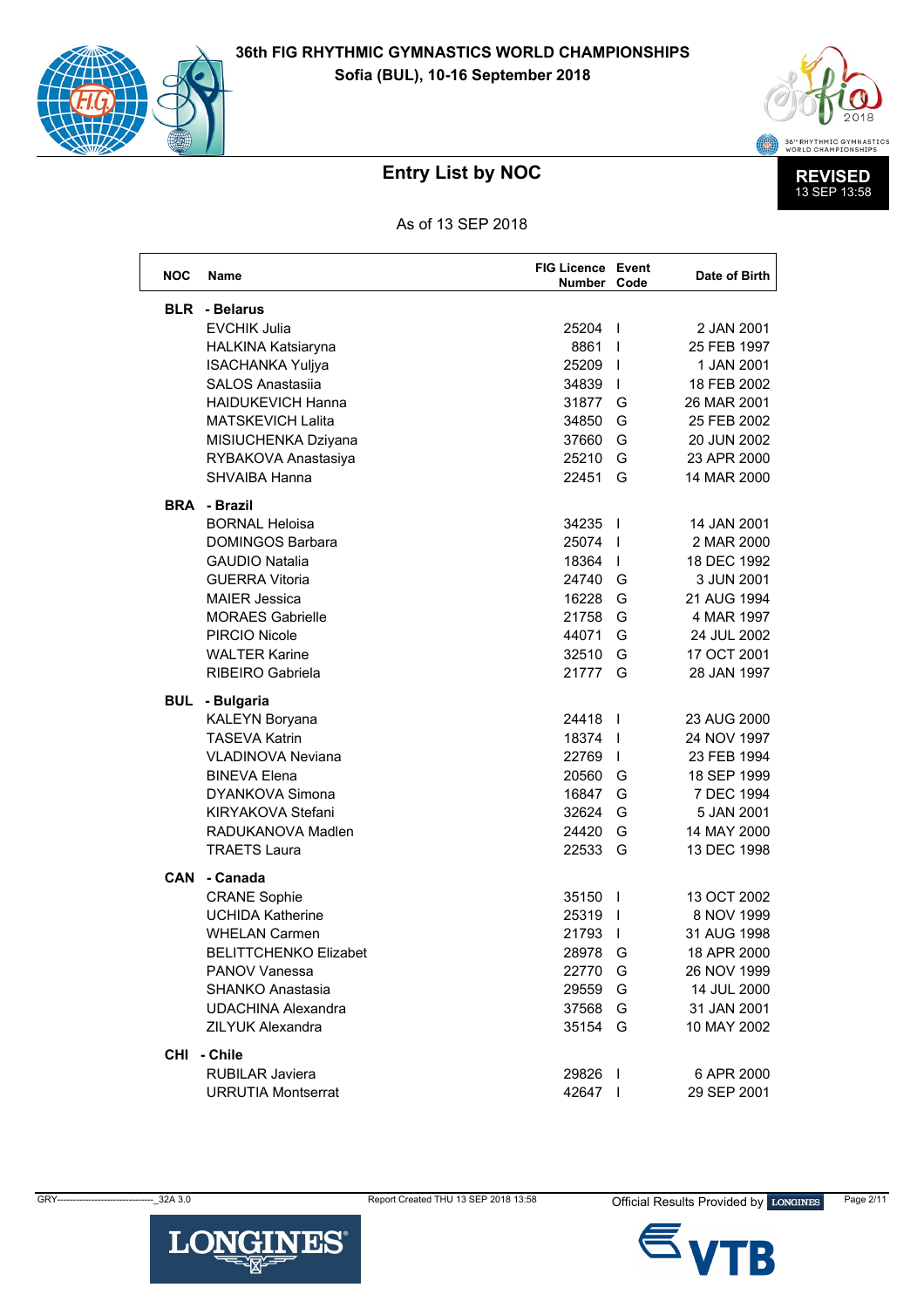



As of 13 SEP 2018

| <b>NOC</b> | Name                           | <b>FIG Licence Event</b><br>Number Code |                          | Date of Birth |
|------------|--------------------------------|-----------------------------------------|--------------------------|---------------|
| <b>CHN</b> | - People's Republic of China   |                                         |                          |               |
|            | LIU Jiahui                     | 23546                                   | $\blacksquare$           | 31 MAR 1996   |
|            | <b>SHANG Rong</b>              | 22490                                   | $\overline{1}$           | 12 FEB 2000   |
|            | <b>ZHAO Yating</b>             | 28703                                   | $\mathsf{I}$             | 12 MAY 2001   |
|            | <b>DING Ziyi</b>               | 20943                                   | G                        | 2 FEB 1997    |
|            | <b>HU Yuhui</b>                | 28700                                   | G                        | 13 JUN 1999   |
|            | <b>HUANG Zhangjiayang</b>      | 35888                                   | G                        | 15 FEB 2000   |
|            | LIU Xin                        | 28698                                   | G                        | 12 OCT 1999   |
|            | <b>XU Yanshu</b>               | 37913                                   | G                        | 14 JUL 1998   |
| <b>CRO</b> | - Croatia                      |                                         |                          |               |
|            | <b>BOZIC Laura</b>             | 21578                                   | $\mathbf{I}$             | 30 NOV 1999   |
|            | <b>LOZIC Suncica</b>           | 29362                                   | $\overline{\phantom{a}}$ | 10 OCT 2002   |
|            | <b>RIBARIC Petra</b>           | 18570                                   | $\blacksquare$           | 8 MAY 1998    |
| CYP.       | - Cyprus                       |                                         |                          |               |
|            | SKITTIDI Viktoria              | 34354                                   | $\mathbf{I}$             | 28 MAR 2002   |
| CZE.       | - Czech Republic               |                                         |                          |               |
|            | CHAMZINA Alina                 | 31594                                   | $\blacksquare$           | 30 APR 2002   |
|            | ZALESAKOVA Sabina              | 34782                                   | $\mathsf{I}$             | 30 MAR 2002   |
|            | <b>FIEDLEROVA Gabriela</b>     | 35248                                   | G                        | 15 SEP 2001   |
|            | KOZOVA Andrea                  | 31283                                   | G                        | 17 OCT 2000   |
|            | <b>NEMECKOVA Daniela</b>       | 29518                                   | G                        | 24 MAR 2000   |
|            | PESLOVA Daniela                | 31930                                   | G                        | 1 OCT 2002    |
|            | <b>PLCHOVA Adela</b>           | 44581                                   | G                        | 23 FEB 1999   |
|            | <b>VONDRAKOVA Johana Marie</b> | 43570                                   | G                        | 26 MAR 2002   |
| <b>DEN</b> | - Denmark                      |                                         |                          |               |
|            | <b>KRISTENSEN Josefie</b>      | 37964                                   | $\perp$                  | 22 MAR 2002   |
|            | <b>SACHMANN Nicoline</b>       | 31873                                   | $\mathbf{I}$             | 4 SEP 1997    |
| EGY        | - Egypt                        |                                         |                          |               |
|            | <b>KHATTAB Nourhal</b>         | 16489                                   | $\blacksquare$           | 6 MAR 1997    |
|            | <b>MARZOUK Habiba</b>          | 36123                                   | $\blacksquare$           | 14 MAY 2002   |
|            | <b>SELIM Mariam</b>            | 36029                                   | $\overline{1}$           | 24 OCT 2002   |
|            | ZAYED Haya                     | 29458                                   | $\mathbf{I}$             | 26 JAN 2000   |
|            | <b>AHMED Sara</b>              | 44534                                   | G                        | 10 APR 2001   |
|            | <b>AZIZ Nadine</b>             | 37727                                   | G                        | 26 OCT 2002   |
|            | <b>HUSSEIN Malak</b>           | 36121                                   | G                        | 21 OCT 2001   |
|            | <b>KAFAFI Farida</b>           | 36124                                   | G                        | 9 JUL 2002    |
|            | <b>MAZAR Nour</b>              | 44668                                   | G                        | 3 SEP 2002    |
|            | <b>PHILIPS Marla</b>           | 36801                                   | G                        | 3 NOV 2002    |



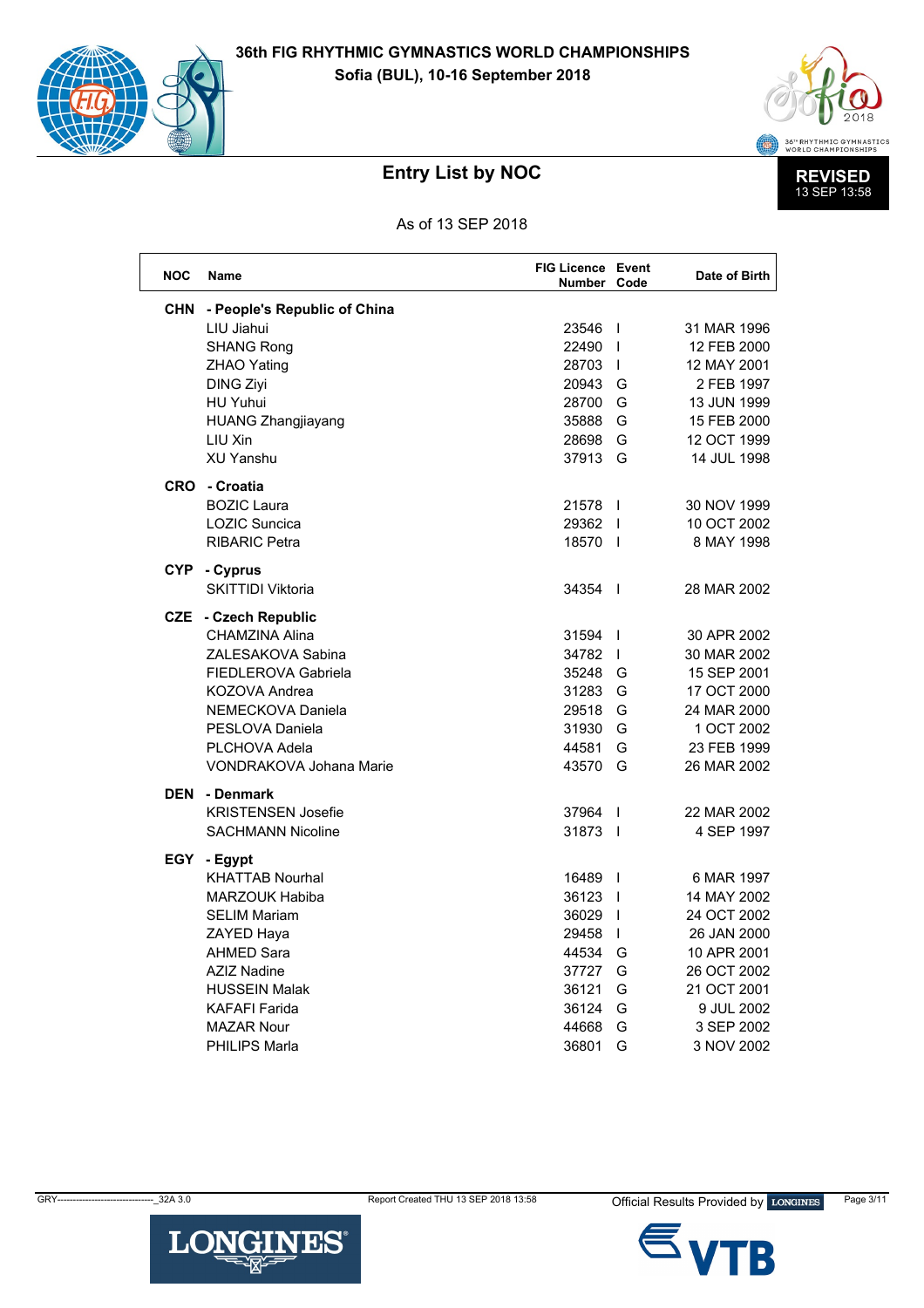



As of 13 SEP 2018

| <b>NOC</b> | <b>Name</b>                         | <b>FIG Licence Event</b><br>Number Code |                | Date of Birth |
|------------|-------------------------------------|-----------------------------------------|----------------|---------------|
| <b>ESP</b> | - Spain                             |                                         |                |               |
|            | <b>ANO BACA Maria</b>               | 35582                                   |                | 24 SEP 2002   |
|            | <b>BEREZINA Polina</b>              | 24199                                   | $\blacksquare$ | 5 DEC 1997    |
|            | <b>LLANA Sara</b>                   | $21221$                                 |                | 21 AUG 1997   |
|            | <b>ROS ESTELLER Noa</b>             | 35581                                   | $\perp$        | 28 OCT 2002   |
|            | <b>ALONSO Monica</b>                | 18600                                   | G              | 19 MAY 1998   |
|            | <b>CUADRILLERO REDONDO Victoria</b> | 32270                                   | G              | 6 JUL 2000    |
|            | <b>ESQUERDO Clara</b>               | 30512 G                                 |                | 8 MAY 2000    |
|            | <b>GAYAN Ana</b>                    | 32272 G                                 |                | 22 MAY 2000   |
|            | POLO Alba                           | 32268                                   | G              | 17 MAY 2001   |
|            | <b>SALARRULLANA Sara</b>            | 38161                                   | G              | 5 OCT 2001    |
|            | <b>EST - Estonia</b>                |                                         |                |               |
|            | <b>AESMA Carmen Marii</b>           | 31931                                   | $\overline{1}$ | 10 MAY 2002   |
|            | <b>BOGDANOVA Viktoria</b>           | 9142                                    |                | 24 DEC 1994   |
|            | <b>KELER Melany</b>                 | 35306                                   |                | 4 JUL 2002    |
|            | <b>JAEE Helena</b>                  | 31948 G                                 |                | 19 APR 1999   |
|            | <b>KUKSOVA Vasilina</b>             | 22634                                   | G              | 1 DEC 2000    |
|            | <b>REISKA Carmely</b>               | 31952 G                                 |                | 8 AUG 2002    |
|            | <b>SUSI Maria</b>                   | 24914                                   | G              | 19 DEC 2001   |
|            | <b>TEINO Lera</b>                   | 34878                                   | G              | 29 JAN 2002   |
|            | <b>TROFIMOV Maria</b>               | 31961                                   | G              | 23 MAY 2002   |
|            | FIN - Finland                       |                                         |                |               |
|            | <b>GERGALO Rebecca</b>              | 22567 1                                 |                | 16 MAR 2000   |
|            | <b>RIF</b> Inessa                   | 16763                                   | $\blacksquare$ | 12 SEP 1994   |
|            | <b>TIKKANEN Jouki</b>               | 16259                                   |                | 5 JUL 1995    |
|            | <b>LIINAVUORI Elisa</b>             | 32794 G                                 |                | 10 JAN 2000   |
|            | NAEREVAARA Milja                    | 32212 G                                 |                | 18 MAY 2001   |
|            | OIKARI Ada                          | 31869                                   | G              | 24 JAN 2001   |
|            | <b>RANTALA Emma</b>                 | 22570                                   | G              | 10 NOV 1999   |
|            | VAINIO Juulia                       | 31870                                   | G              | 21 APR 2001   |
|            | <b>VIRKKUNEN Amanda</b>             | 31871                                   | G              | 2 OCT 2001    |
|            | <b>FRA</b> - France                 |                                         |                |               |
|            | MOUSTAFAEVA Kseniya                 | 19442                                   | $\mathbf{I}$   | 8 JUN 1995    |
|            | COLLARD Danae                       | 31841 G                                 |                | 8 AUG 2001    |
|            | <b>DECONNINCK Helene</b>            | 31842 G                                 |                | 3 APR 2001    |
|            | PRIOUX Iliona                       | 37521 G                                 |                | 12 DEC 2000   |
|            | <b>RABETTE Astrid</b>               | 23087 G                                 |                | 11 MAY 1999   |
|            | <b>RACHID Elisabeth</b>             | 30002 G                                 |                | 18 JUN 2001   |
|            | SIVADIER Chloe                      | 37602 G                                 |                | 7 MAY 2001    |
|            | <b>GBR</b> - Great Britain          |                                         |                |               |
|            | <b>FRIZELLE Gemma</b>               | 24922 l                                 |                | 2 MAY 1998    |
|            | <b>HALFORD Laura</b>                | 14628                                   |                | 25 FEB 1996   |
|            | <b>MARTIN Hannah</b>                | 32229 l                                 |                | 23 MAY 2002   |

GRY-



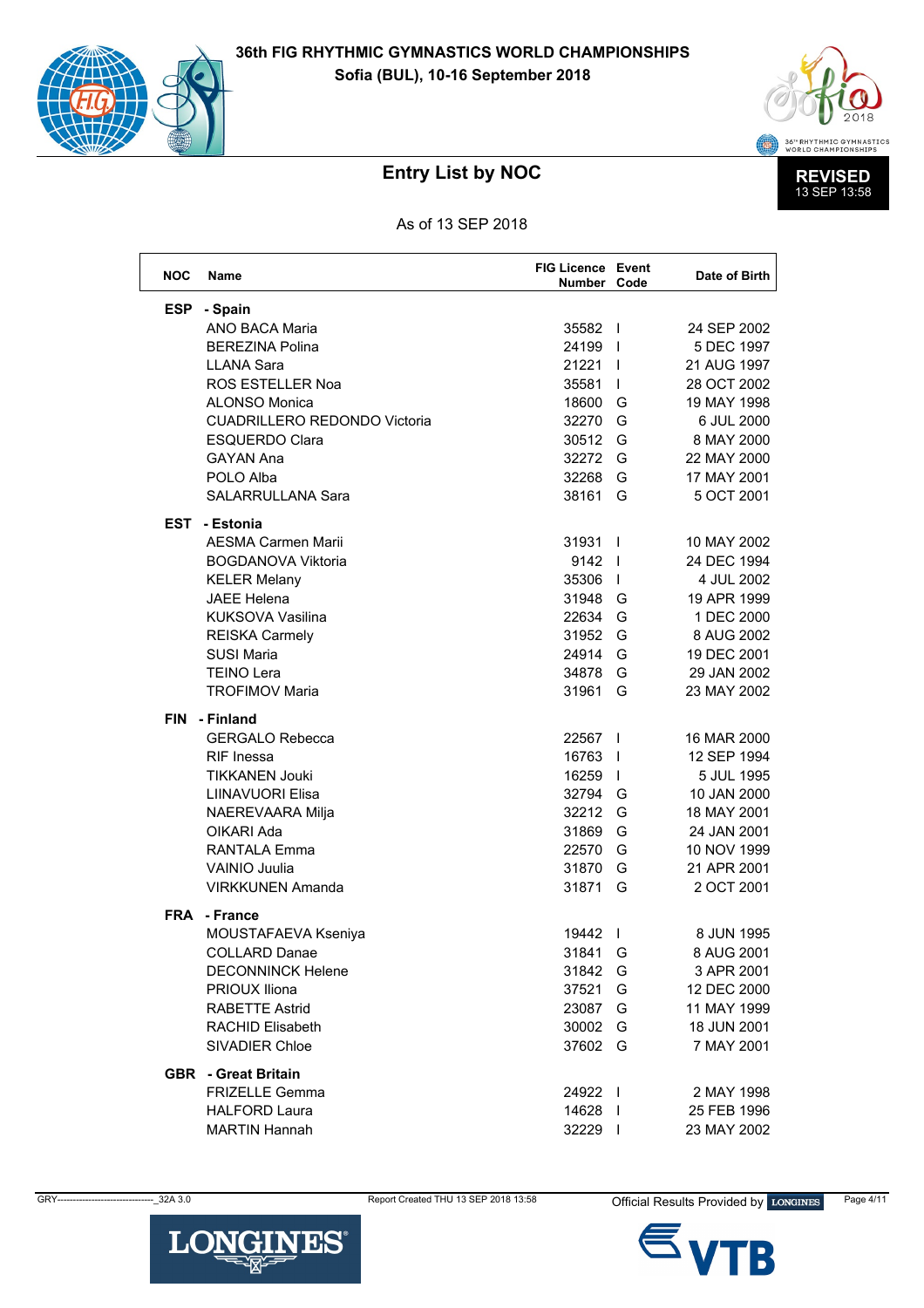



As of 13 SEP 2018

| <b>NOC</b> | Name                         | <b>FIG Licence Event</b><br>Number Code |                          | Date of Birth |
|------------|------------------------------|-----------------------------------------|--------------------------|---------------|
| <b>GEO</b> | - Georgia                    |                                         |                          |               |
|            | PAZHAVA Salome               | 12189                                   | $\mathbf{I}$             | 3 SEP 1997    |
|            | <b>BOLATAEVA Natela</b>      | 28437                                   | G                        | 8 OCT 1998    |
|            | <b>KAKABADZE Irina</b>       | 32305                                   | G                        | 16 JAN 2002   |
|            | <b>KHELADZE Tamar</b>        | 32303                                   | G                        | 22 JUL 2002   |
|            | <b>KUPUNIA Mariam</b>        | 32307                                   | G                        | 23 JUL 2002   |
|            | <b>TABAGARI Natalia</b>      | 32299                                   | G                        | 29 SEP 2002   |
|            | <b>URUSHADZE Salome</b>      | 22703                                   | G                        | 27 AUG 1998   |
|            | <b>GER</b> - Germany         |                                         |                          |               |
|            | PESCHEL Noemi                | 31726                                   | $\perp$                  | 24 NOV 2001   |
|            | STAVICKAJA Julia             | 14939                                   | $\mathbf{I}$             | 3 DEC 1997    |
|            | <b>BURJAK Viktoria</b>       | 29186                                   | G                        | 6 OCT 2001    |
|            | <b>HUBER Daniela</b>         | 31717                                   | G                        | 16 OCT 2001   |
|            | <b>KOEHN Nathalie</b>        | 32620                                   | G                        | 24 MAR 2000   |
|            | QU Anni                      | 33429                                   | G                        | 9 JUN 2001    |
|            | <b>TIKHONOVICH Alexandra</b> | 29184                                   | G                        | 29 MAY 2001   |
|            | <b>TKALTSCHEWITSCH Sina</b>  | 31798                                   | G                        | 5 MAY 1999    |
|            | GRE - Greece                 |                                         |                          |               |
|            | <b>KELAIDITI Eleni</b>       | 22541                                   | $\mathbf{I}$             | 1 APR 2000    |
|            | ATHANASAKOPOULOU Chrysanthi  | 32463                                   | G                        | 30 JAN 2002   |
|            | ATHANASOULAKI Myrto          | 25230                                   | G                        | 7 AUG 2001    |
|            | MOUTAFI Chrysi               | 35230                                   | G                        | 9 NOV 1999    |
|            | NTITSIOU Zoi                 | 32300                                   | G                        | 23 AUG 2001   |
|            | NTOURO Avra                  | 32422                                   | G                        | 16 JAN 2001   |
|            | <b>TZIATZIA Ioanna Anna</b>  | 35542                                   | G                        | 29 DEC 2001   |
| HUN        | - Hungary                    |                                         |                          |               |
|            | <b>JUHASZ Anna</b>           | 32377 l                                 |                          | 30 SEP 2002   |
|            | <b>PIGNICZKI Fanni</b>       | 22031                                   | $\overline{\phantom{a}}$ | 23 JAN 2000   |
|            | <b>VARAY Mira</b>            | 28651                                   | $\perp$                  | 23 JUN 2001   |
|            | <b>ARKAI Zsofia</b>          | 32310                                   | G                        | 26 AUG 2001   |
|            | <b>BORSANYI Patricia</b>     | 22034                                   | G                        | 2 JAN 1998    |
|            | <b>FOELDI Cintia Vivien</b>  | 31856                                   | G                        | 22 MAY 2002   |
|            | <b>KOVACS Jazmin</b>         | 22683                                   | G                        | 8 MAR 2000    |
|            | <b>NEMETH Virag</b>          | 24847 G                                 |                          | 9 SEP 2000    |
|            | <b>WEHOVSZKY Vivien</b>      | 22035 G                                 |                          | 5 SEP 1998    |
| <b>IND</b> | - India                      |                                         |                          |               |
|            | <b>DANDEKAR Aditee</b>       | 36213                                   |                          | 5 APR 1999    |
|            | <b>GUNDLAPALLY Meghana</b>   | 23625                                   |                          | 20 DEC 1998   |
|            | CHAVAN Nirja                 | 44956 G                                 |                          | 18 APR 2002   |
|            | DAVE Divya                   | 36065 G                                 |                          | 6 SEP 2001    |
|            | DHARAP Radhika               | 36215 G                                 |                          | 26 JAN 1998   |
|            | <b>NIDRE Disha</b>           | 36214 G                                 |                          | 28 NOV 1998   |
|            | <b>VARTAK Janhavi</b>        | 36216 G                                 |                          | 10 FEB 2000   |

Report Created THU 13 SEP 2018 13:58

GRY-



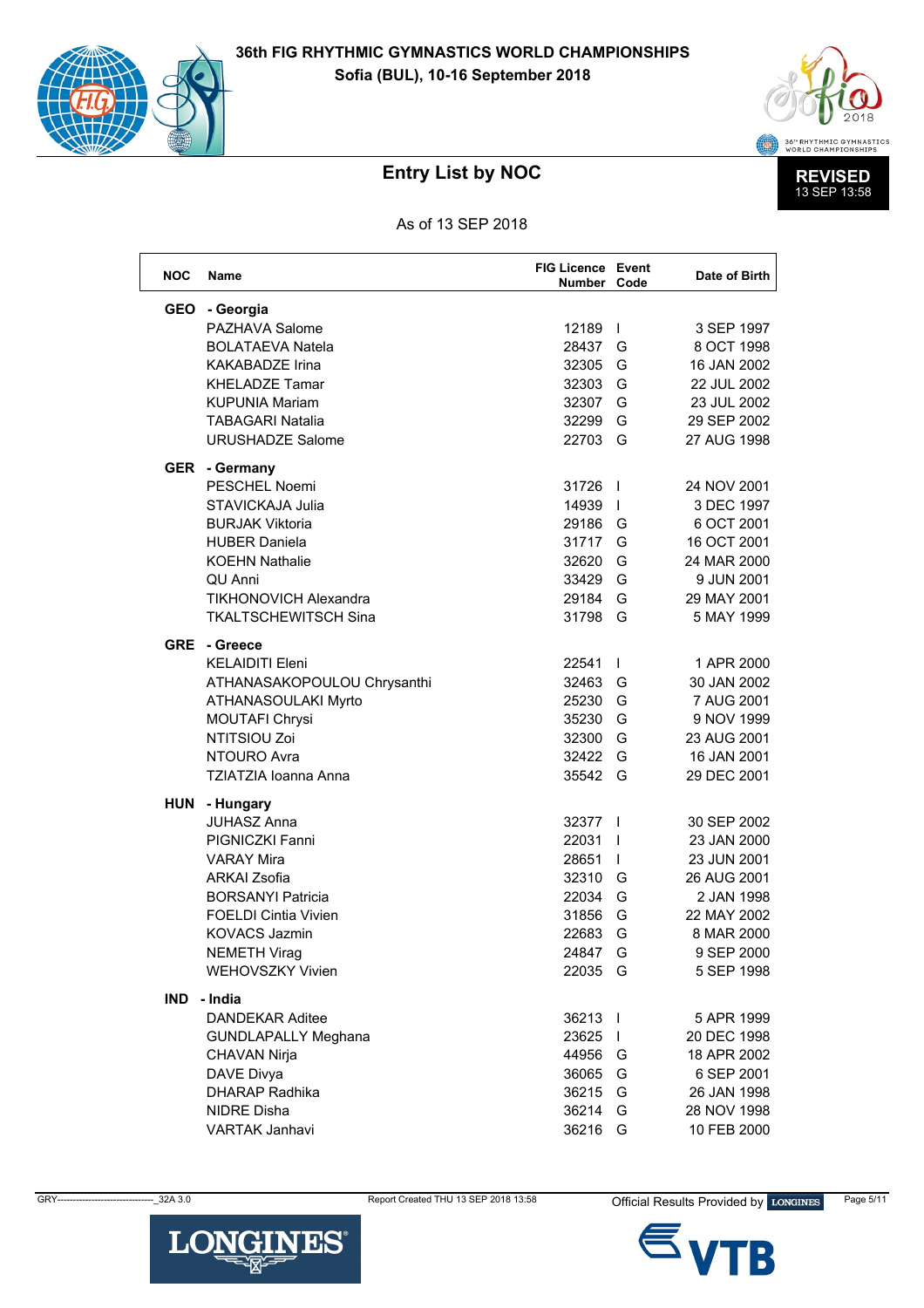



As of 13 SEP 2018

| <b>NOC</b> | <b>Name</b>                | <b>FIG Licence Event</b><br>Number Code |                | Date of Birth |
|------------|----------------------------|-----------------------------------------|----------------|---------------|
|            | <b>ISR</b> - Israel        |                                         |                |               |
|            | <b>ASHRAM Linoy</b>        | 22468                                   |                | 13 MAY 1999   |
|            | <b>TELEGINA Yuliana</b>    | 32924                                   |                | 22 MAR 2002   |
|            | <b>ZELIKMAN Nicol</b>      | 28735                                   |                | 30 JAN 2001   |
|            | <b>BEN RUBY Shai</b>       | 37502 G                                 |                | 25 FEB 2002   |
|            | <b>DAYAN Ofir</b>          | 23566                                   | G              | 12 MAR 2000   |
|            | <b>RAITS Natalie</b>       | 35475                                   | G              | 1 JUL 2002    |
|            | SHAPOCHNIKOV Bar           | 28734                                   | G              | 12 JUN 1999   |
|            | <b>TOLEDO Eli</b>          | 29300                                   | G              | 16 DEC 2000   |
|            | <b>VEXMAN Karin</b>        | 41152 G                                 |                | 16 DEC 2001   |
|            | ITA - Italy                |                                         |                |               |
|            | AGIURGIUCULESE Alexandra   | 32232                                   |                | 15 JAN 2001   |
|            | <b>BALDASSARRI Milena</b>  | 32234                                   |                | 16 OCT 2001   |
|            | <b>RUSSO Alessia</b>       | 15040                                   |                | 24 SEP 1996   |
|            | <b>BASTA Anna</b>          | 32473 G                                 |                | 23 JAN 2001   |
|            | <b>CENTOFANTI Martina</b>  | 20184                                   | G              | 19 MAY 1998   |
|            | <b>CICCONCELLI Letizia</b> | 23204                                   | G              | 7 OCT 1999    |
|            | <b>DURANTI Agnese</b>      | 32235                                   | G              | 18 DEC 2000   |
|            | <b>MAURELLI Alessia</b>    | 30410                                   | G              | 22 AUG 1996   |
|            | <b>SANTANDREA Martina</b>  | 38081                                   | G              | 5 SEP 1999    |
|            | JPN - Japan                |                                         |                |               |
|            | <b>KITA Sumire</b>         | 29384 l                                 |                | 11 JAN 2001   |
|            | MINAGAWA Kaho              | 15242                                   |                | 20 AUG 1997   |
|            | OIWA Chisaki               | 35797                                   |                | 20 NOV 2001   |
|            | <b>MATSUBARA Rie</b>       | 15088                                   | G              | 21 OCT 1993   |
|            | <b>NOSHITANI Sakura</b>    | 15243                                   | G              | 29 SEP 1997   |
|            | ODA Riko                   | 41156                                   | G              | 31 JAN 2001   |
|            | SUGIMOTO Sayuri            | 20546                                   | G              | 25 JAN 1996   |
|            | SUZUKI Ayuka               | 28519                                   | G              | 27 SEP 1999   |
|            | YOKOTA Kiko                | 29611                                   | G              | 11 MAY 1997   |
|            | KAZ - Kazakhstan           |                                         |                |               |
|            | ABDIRBEKOVA Dayana         | 32007                                   | $\overline{1}$ | 10 APR 2002   |
|            | <b>ADILKHANOVA Alina</b>   | 25328                                   | $\mathbf{I}$   | 26 SEP 2001   |
|            | <b>TLEKENOVA Adilya</b>    | 32101 l                                 |                | 17 JUL 2002   |
|            | <b>BUDNIK Jessika</b>      | 32091                                   | G              | 8 JUL 2002    |
|            | DAULETKULOVA Zhanerke      | 40997                                   | G              | 9 AUG 2001    |
|            | RUSTAMKYZY Aiza            | 32099                                   | G              | 30 MAY 2002   |
|            | SULTANOVA Regina           | 32088                                   | G              | 31 MAR 2001   |
|            | <b>TALGATBEK Anel</b>      | 32090                                   | G              | 20 SEP 2001   |
|            | ZHAKUPOVA Dayana           | 32086                                   | G              | 1 AUG 2001    |
|            | KGZ - Kyrgyzstan           |                                         |                |               |
|            | BYKOVSKAIA Agata           | 32120                                   | - 1            | 24 MAY 2002   |
|            | USUBALIEVA Aiana           | 32756 l                                 |                | 7 APR 2002    |

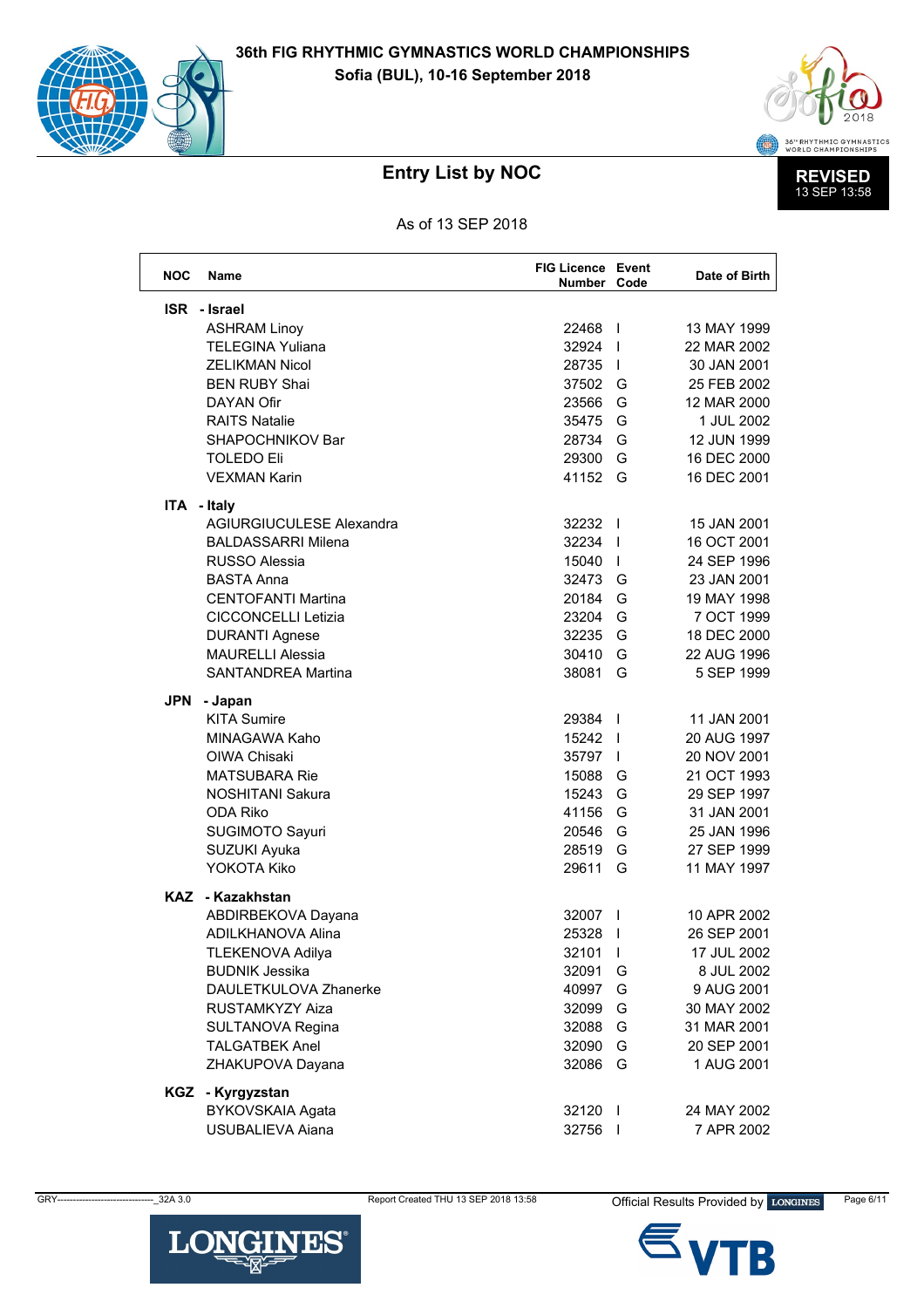



As of 13 SEP 2018

| <b>NOC</b> | Name                             | <b>FIG Licence Event</b><br>Number Code |                          | Date of Birth |
|------------|----------------------------------|-----------------------------------------|--------------------------|---------------|
|            | <b>KOR</b> - Republic of Korea   |                                         |                          |               |
|            | <b>KIM Chaewoon</b>              | 28673                                   | $\blacksquare$           | 10 MAR 2001   |
|            | KIM Joowon                       | 34929                                   | $\overline{\phantom{a}}$ | 28 DEC 2002   |
|            | LIM Se-Eun                       | 35765                                   | $\overline{1}$           | 5 AUG 2000    |
|            | <b>SEO Goeun</b>                 | 34904                                   | $\mathbf{I}$             | 29 DEC 2001   |
|            | <b>BAEK Sujin</b>                | 28672                                   | G                        | 13 MAR 2000   |
|            | <b>HWANG Seoyoung</b>            | 35766                                   | G                        | 13 APR 2000   |
|            | <b>KIM Chaeyul</b>               | 22997                                   | G                        | 28 JUN 1998   |
|            | <b>KIM Min</b>                   | 41188                                   | G                        | 18 SEP 2002   |
|            | <b>KIM Minju</b>                 | 34928                                   | G                        | 21 SEP 2001   |
|            | YANG Hyun Jin                    | 22996                                   | G                        | 30 OCT 1997   |
| LAT        | - Latvia                         |                                         |                          |               |
|            | <b>BAKLAGINA Alina</b>           | 32698                                   | $\overline{\phantom{a}}$ | 5 JUL 2002    |
|            | <b>DJOMINA Jekaterina</b>        | 32436                                   |                          | 3 JAN 2002    |
|            | <b>MIZUNE Karolina</b>           | 20442                                   |                          | 20 NOV 1999   |
|            | LBN - Lebanon                    |                                         |                          |               |
|            | <b>SADEK Alissa</b>              | 24124 1                                 |                          | 30 DEC 1999   |
|            | LTU - Lithuania                  |                                         |                          |               |
|            | <b>IVANOVA Julija</b>            | 32238                                   | $\overline{1}$           | 6 AUG 2002    |
|            | <b>LAVRENOVAITE Ema</b>          | 32560                                   |                          | 9 SEP 2002    |
|            | <b>LAVRENOVAITE Neila</b>        | 37864 l                                 |                          | 9 SEP 2002    |
|            | <b>MASIONYTE Neringa</b>         | 32239 l                                 |                          | 27 MAY 2001   |
| MAS        | - Malaysia                       |                                         |                          |               |
|            | AMZAN Izzah                      | 23148                                   |                          | 19 OCT 2000   |
|            | <b>DICT WENG Kwan</b>            | 14095                                   | $\blacksquare$           | 1 FEB 1995    |
|            | KOI Sie Yan                      | 23147                                   |                          | 8 FEB 1999    |
|            | <b>MDA</b> - Republic of Moldova |                                         |                          |               |
|            | <b>CRIJANOVSCHII Ella</b>        | 43861                                   | $\mathbf{I}$             | 3 NOV 2002    |
|            | <b>ZACREVSCHI Anastasia</b>      | 32146                                   | $\blacksquare$           | 1 JUN 2002    |
|            | <b>MEX</b> - Mexico              |                                         |                          |               |
|            | CASTILLO GALINDO Rut             | 6185                                    | $\overline{1}$           | 16 SEP 1990   |
|            | DIAZ Karla                       | 9569                                    | $\overline{1}$           | 5 JUL 1995    |
|            | <b>MALPICA Marina</b>            | 23604                                   | $\mathbf{I}$             | 4 JAN 2000    |
|            | MALDONADO Mildred                | 40977                                   | G                        | 24 AUG 2001   |
|            | QUIJANO Marcela                  | 40978                                   | G                        | 23 JAN 1998   |
|            | <b>RUIZ Sara</b>                 | 37077                                   | G                        | 17 APR 2002   |
|            | <b>SAINZ Brittany</b>            | 37078                                   | G                        | 23 JUN 2002   |
|            | VILLANUEVA Karen                 | 29701                                   | G                        | 10 NOV 1998   |
| MNE        | - Montenegro                     |                                         |                          |               |
|            | MARKOVIC Jovana                  | 36009 l                                 |                          | 21 DEC 2002   |

**LONGINES®** 

GRY-



Official Results Provided by LONGINES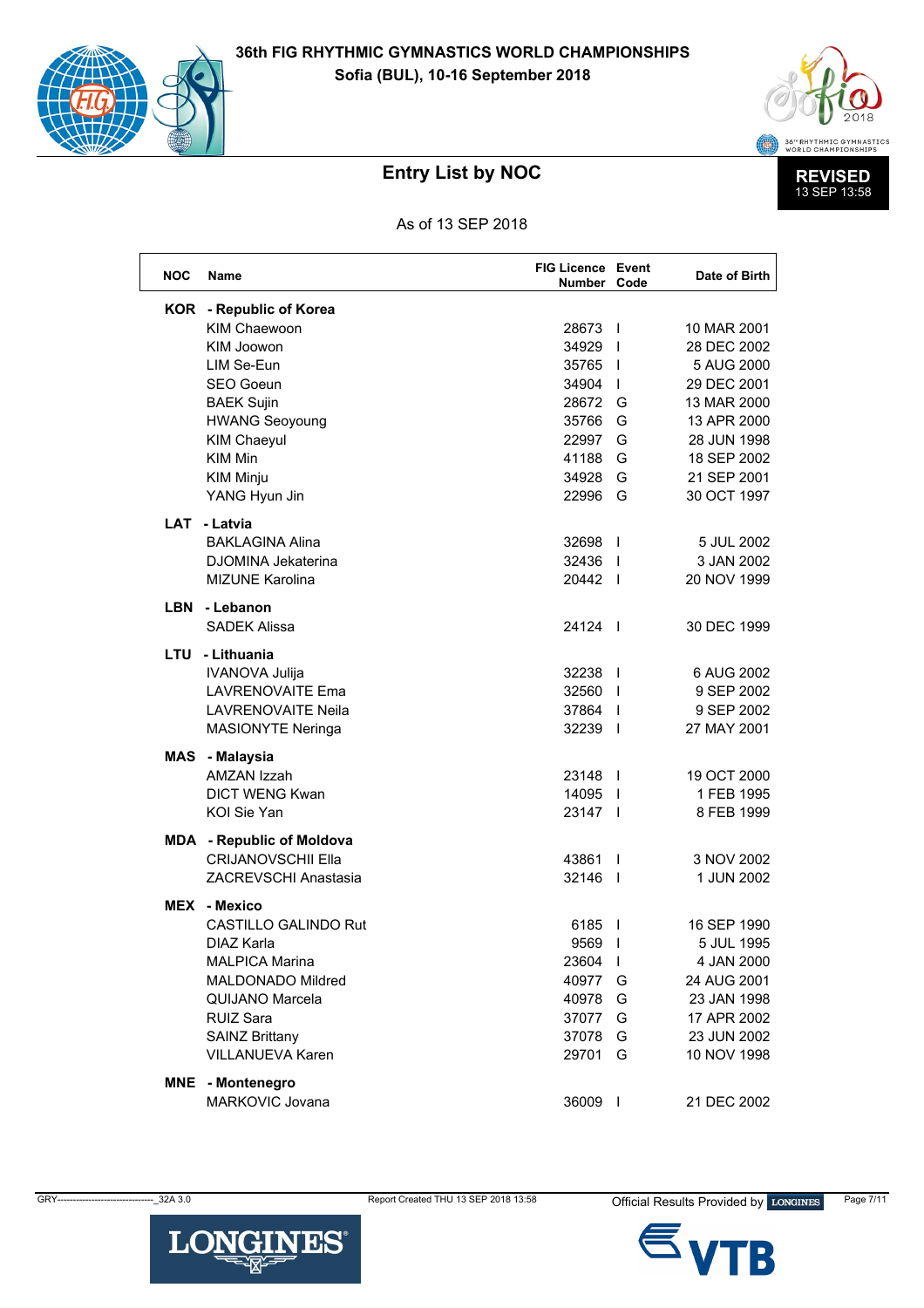



As of 13 SEP 2018

| <b>NOC</b> | <b>Name</b>                                 | <b>FIG Licence Event</b><br>Number Code |                          | Date of Birth |
|------------|---------------------------------------------|-----------------------------------------|--------------------------|---------------|
|            | NOR - Norway                                |                                         |                          |               |
|            | <b>OEVERAAS Margit</b>                      | 21158 l                                 |                          | 25 JAN 1998   |
|            | STOYANOVA Anna                              | 34649                                   |                          | 14 OCT 2002   |
|            | <b>TYNNING-BERGESTUEN Fredrikke</b>         | 22590                                   | $\blacksquare$           | 17 JUN 2000   |
|            | NZL - New Zealand                           |                                         |                          |               |
|            | <b>EBERT Stella</b>                         | 33154                                   | $\perp$                  | 6 AUG 2002    |
|            | <b>GRANT HUGGETT Paige</b>                  | 45046                                   | G                        | 7 APR 1999    |
|            | <b>JURLINA Izabella</b>                     | 44165                                   | G                        | 7 FEB 2002    |
|            | <b>KELLY Hannah</b>                         | 43226                                   | G                        | 21 MAR 2002   |
|            | <b>LYONS Fleur</b>                          | 45588                                   | G                        | 15 NOV 1997   |
|            | <b>PATON Katherine</b>                      | 20884                                   | G                        | 18 APR 1994   |
|            | <b>RETTER Abbey</b>                         | 43260                                   | G                        | 29 APR 2000   |
|            | POL - Poland                                |                                         |                          |               |
|            | <b>KOZIOL Natalia</b>                       | 22609                                   | $\blacksquare$           | 21 FEB 2000   |
|            | <b>KULIG Natalia</b>                        | 31643                                   | $\overline{\phantom{a}}$ | 6 SEP 2001    |
|            | <b>MIELEC Wiktoria</b>                      | 32878                                   | $\overline{\phantom{a}}$ | 1 SEP 2002    |
|            | <b>CHOCHOL Julia</b>                        | 32108                                   | G                        | 17 MAY 2001   |
|            | <b>GUJA Alicja</b>                          | 43938                                   | G                        | 17 SEP 2002   |
|            | <b>MAJEWSKA Aleksandra</b>                  | 31958                                   | G                        | 19 NOV 2001   |
|            | MALISIEWICZ Agata                           | 43834                                   | G                        | 9 SEP 2002    |
|            | <b>NICPON Michalina</b>                     | 43529                                   | G                        | 21 SEP 2002   |
|            | <b>WLAZLAK Aleksandra</b>                   | 22937                                   | G                        | 21 NOV 2000   |
|            | POR - Portugal                              |                                         |                          |               |
|            | <b>CANILHAS Maria</b>                       | 12110                                   | $\blacksquare$           | 19 FEB 1997   |
|            | FERREIRA Margarida                          | 32612                                   |                          | 23 AUG 2002   |
|            | <b>SALES Laura</b>                          | 32501 l                                 |                          | 23 FEB 2000   |
|            | PRK - Democratic People's Republic of Korea |                                         |                          |               |
|            | PAK Jin A                                   | 28960                                   | $\mathbf{I}$             | 1 MAR 2000    |
|            | <b>KANG Jin A</b>                           | 32712                                   | G                        | 28 SEP 1996   |
|            | PAK Un Gyong                                | 45760                                   | G                        | 27 MAR 1999   |
|            | RI Hye Song                                 | 36060                                   | G                        | 4 SEP 1999    |
|            | RYANG Yong Mi                               | 33372                                   | G                        | 25 MAR 1998   |
|            | SIM Ye Gyong                                | 45761                                   | G                        | 2 MAR 2001    |
|            | SIN Su Rim                                  | 30869                                   | G                        | 3 JAN 1997    |
|            | <b>PUR</b> - Puerto Rico                    |                                         |                          |               |
|            | <b>APONTE Ana</b>                           | 35067 I                                 |                          | 12 SEP 2002   |
|            | <b>CUSNIER Giuliana</b>                     | 32688 l                                 |                          | 11 APR 2002   |
|            | ROU - Romania                               |                                         |                          |               |
|            | <b>DAVID Alice Maria</b>                    | 25070 l                                 |                          | 5 JUL 2001    |
|            | <b>MAILAT Denisa</b>                        | 31970 l                                 |                          | 11 OCT 2002   |
|            | <b>VERDES Andreea</b>                       | 25083                                   |                          | 18 OCT 2000   |

GRY-



B

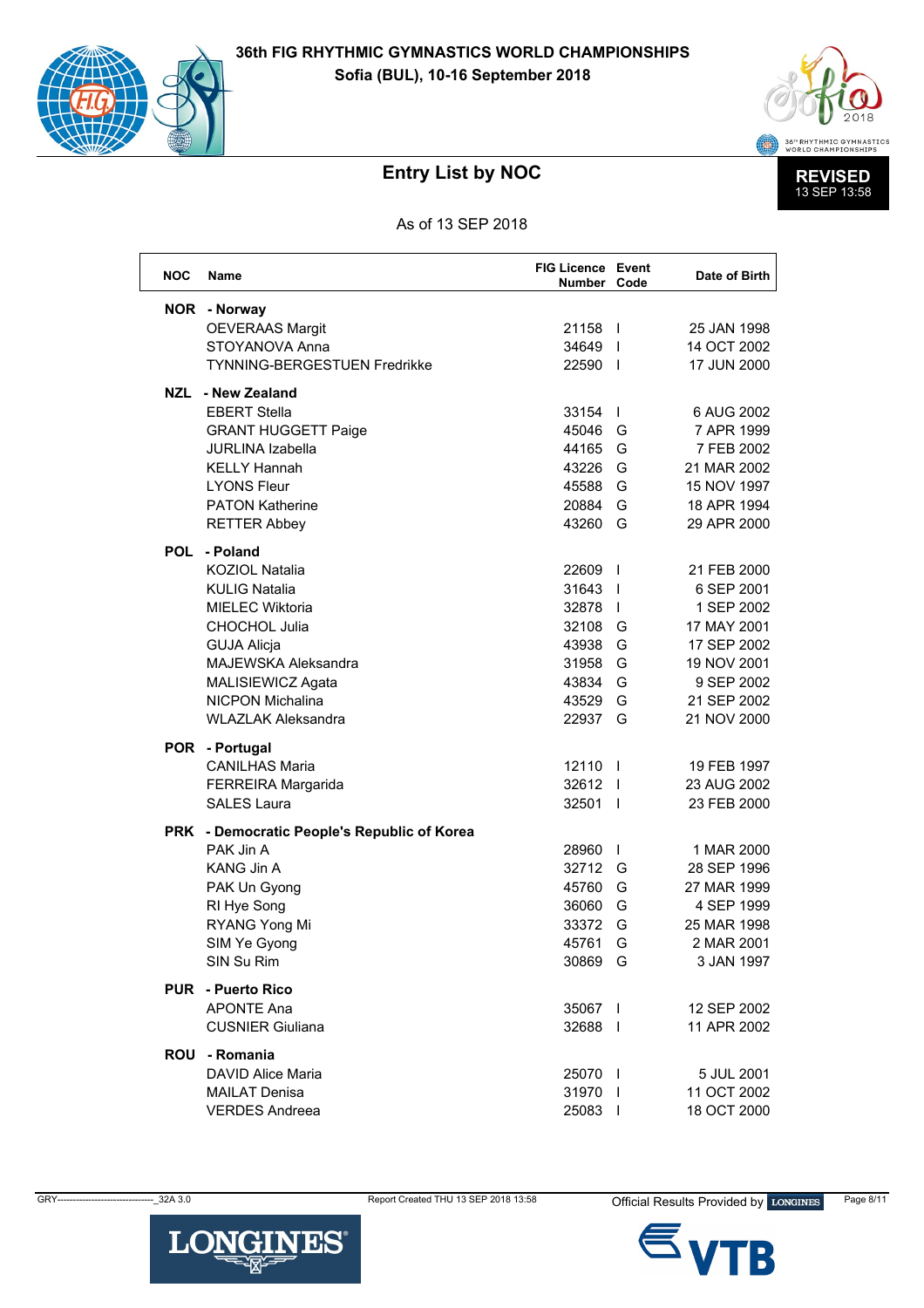



As of 13 SEP 2018

| <b>NOC</b> | <b>Name</b>                     | <b>FIG Licence Event</b><br>Number Code |                          | Date of Birth |
|------------|---------------------------------|-----------------------------------------|--------------------------|---------------|
|            | <b>RSA</b> - South Africa       |                                         |                          |               |
|            | <b>BURGER Lilica</b>            | 35426                                   | $\blacksquare$           | 31 OCT 2002   |
|            | <b>GARDINER Shannon</b>         | 22269                                   |                          | 25 OCT 1999   |
|            | <b>MOHLAMME Palesa</b>          | 28553                                   |                          | 22 JUN 2000   |
|            | <b>WAKEFIELD Erin</b>           | 35254                                   |                          | 10 FEB 2001   |
|            | <b>RUS</b> - Russian Federation |                                         |                          |               |
|            | <b>AVERINA Arina</b>            | 18527                                   |                          | 13 AUG 1998   |
|            | <b>AVERINA Dina</b>             | 18528                                   | $\perp$                  | 13 AUG 1998   |
|            | SOLDATOVA Aleksandra            | 20096                                   | $\perp$                  | 1 JUN 1998    |
|            | <b>KRAVTSOVA Marija</b>         | 31982                                   | G                        | 19 SEP 2000   |
|            | LEVANOVA Evgeniia               | 32280                                   | G                        | 16 AUG 2000   |
|            | POLIAKOVA Ksenija               | 23230                                   | G                        | 25 AUG 2000   |
|            | SHISHMAKOVA Anastasia           | 29818                                   | G                        | 22 FEB 2000   |
|            | <b>TATAREVA Anastasija</b>      | 19232                                   | G                        | 19 JUL 1997   |
|            | <b>TOLKACHEVA Maria</b>         | 28601                                   | G                        | 8 AUG 1997    |
| <b>SLO</b> | - Slovenia                      |                                         |                          |               |
|            | PODGORSEK Aleksandra            | 29086                                   | $\mathbf{I}$             | 22 JUL 2001   |
|            | <b>TOMAZIN Anja</b>             | 29087                                   |                          | 6 OCT 2000    |
|            | <b>VEDENEEVA Ekaterina</b>      | 18089                                   | $\mathbf{I}$             | 23 JUN 1994   |
|            | <b>BIZJAK Masa</b>              | 29083                                   | G                        | 23 DEC 1999   |
|            | IVANCIC Zoja Marija             | 9538                                    | G                        | 6 JAN 1999    |
|            | <b>KRAGULJ Ana</b>              | 33187                                   | G                        | 1 SEP 2001    |
|            | <b>KRAGULJ Sara</b>             | 9825                                    | G                        | 26 OCT 1996   |
|            | LESKOVSEK Teja                  | 32210                                   | G                        | 12 DEC 2001   |
|            | <b>NEMES Lara</b>               | 36019                                   | G                        | 25 JUN 2002   |
|            | <b>SMR</b> - San Marino         |                                         |                          |               |
|            | <b>CASTIGLIONI Lucia</b>        | 18444                                   | $\Box$                   | 28 MAY 1998   |
|            | <b>GARBARINO Monica</b>         | 32367                                   |                          | 23 NOV 2001   |
| <b>SRB</b> | - Serbia                        |                                         |                          |               |
|            | <b>BLAZIC Andrijana</b>         | 34474                                   | $\blacksquare$           | 21 JUN 2002   |
|            | <b>GVOZDIC Nastasija</b>        | 31479                                   | $\overline{\phantom{a}}$ | 21 JAN 2001   |
|            | MITROVIC Jelisaveta             | 34475                                   | $\overline{1}$           | 25 JAN 2002   |
|            | <b>ANDRIC Iva</b>               | 25317                                   | G                        | 10 MAY 2000   |
|            | JAKOVLJEVIC Teodora             | 45789                                   | G                        | 5 NOV 2000    |
|            | RADOVIC Lana                    | 18848                                   | G                        | 6 OCT 1998    |
|            | RADOVIC Una                     | 18849                                   | G                        | 6 OCT 1998    |
|            | STEFANOVIC Marija               | 31478                                   | G                        | 7 SEP 2000    |
|            | <b>VLAHOVIC Nada</b>            | 25316 G                                 |                          | 3 JUL 2000    |
|            | SRI - Sri Lanka                 |                                         |                          |               |
|            | <b>ONDAATJE Anna-Marie</b>      | 28977                                   |                          | 1 SEP 2000    |

**LONGINES®** 

GRY-



B

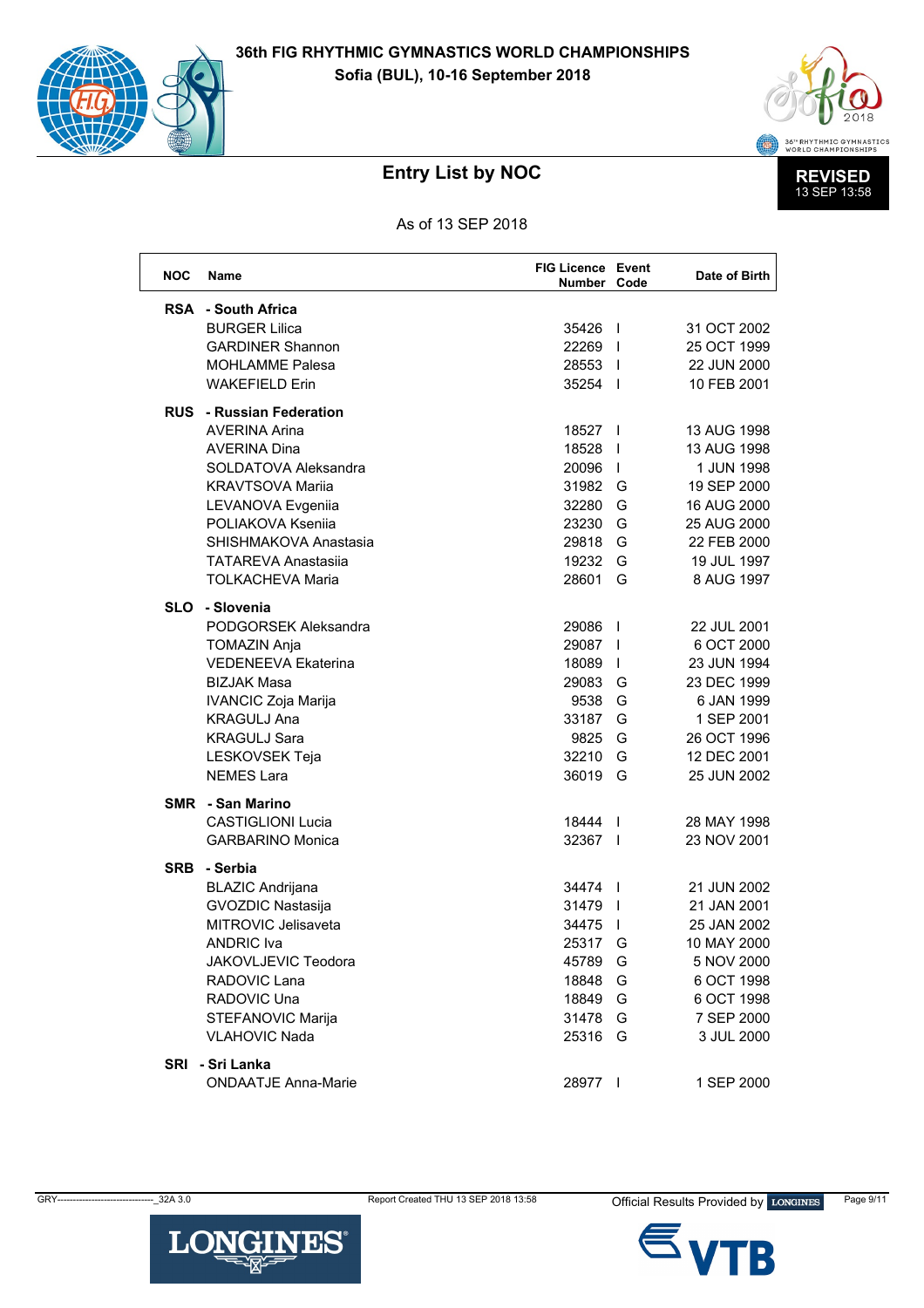



As of 13 SEP 2018

| <b>NOC</b> | <b>Name</b>                           | <b>FIG Licence Event</b><br>Number Code |                | Date of Birth |
|------------|---------------------------------------|-----------------------------------------|----------------|---------------|
|            | SUI - Switzerland                     |                                         |                |               |
|            | <b>CARDINALE Tania</b>                | 31780                                   | G              | 2 MAR 2000    |
|            | <b>DUENSER Gina</b>                   | 20371                                   | G              | 16 FEB 1998   |
|            | <b>FRIEDEN Jasmin</b>                 | 22235                                   | G              | 8 JUL 2000    |
|            | <b>STANISIC Tamara</b>                | 18415                                   | G              | 23 JUL 1998   |
|            | <b>WYMANN Julia</b>                   | 31783                                   | G              | 11 MAR 2001   |
|            | SVK - Slovakia                        |                                         |                |               |
|            | <b>DUCHNOVSKA Jana</b>                | 8738 1                                  |                | 12 OCT 1992   |
|            | KILIANOVA Xenia                       | 15177                                   |                | 12 MAY 1997   |
|            | <b>SEMANOVA Kristina</b>              | 31845                                   | $\blacksquare$ | 13 AUG 2002   |
|            |                                       |                                         |                |               |
|            | <b>THA - Thailand</b>                 |                                         |                |               |
|            | <b>LIMPANICH Benjaporn</b>            | 21893                                   |                | 28 MAR 1999   |
|            | PATANASAK Kanpitcha                   | 33374                                   |                | 7 APR 2001    |
|            | TUR - Turkey                          |                                         |                |               |
|            | <b>DEMIRORS Derya</b>                 | 35938                                   | $\overline{1}$ | 14 JUL 2002   |
|            | <b>TUNCEL Kamelya</b>                 | 32339                                   |                | 7 JUN 2002    |
|            | DOGAN Duygu                           | 32341                                   | G              | 28 MAY 2000   |
|            | <b>KARAEVLI Basak Nida</b>            | 30778                                   | G              | 14 AUG 2001   |
|            | MITROVICH Aleksandra                  | 20465                                   | G              | 2 SEP 1999    |
|            | RADICHEVA Emiliya                     | 20470                                   | G              | 3 OCT 1999    |
|            | <b>VARDAR Ipek</b>                    | 28970                                   | G              | 29 DEC 1999   |
|            | <b>UKR</b> - Ukraine                  |                                         |                |               |
|            | <b>VARTLAAN Yanika</b>                | 20862                                   | $\blacksquare$ | 30 MAR 1999   |
|            | <b>MELESHCHUK Yeva</b>                | 32122                                   |                | 29 SEP 2001   |
|            | NIKOLCHENKO Vlada                     | 35004                                   |                | 9 DEC 2002    |
|            | <b>BYKHNO Alina</b>                   | 37672 G                                 |                | 27 MAY 1999   |
|            | DOVZHENKO Tetiana                     | 37652                                   | G              | 22 JAN 2002   |
|            | <b>KHANINA Valeriya</b>               | 28761                                   | G              | 13 APR 1999   |
|            | <b>MYZHERYTSKA Diana</b>              | 28759                                   | G              | 1 SEP 1999    |
|            | <b>VOZNYAK Anastasiya</b>             | 22798                                   | G              | 9 DEC 1998    |
|            | <b>YUZVIAK Valeriya</b>               | 28762                                   | G              | 20 AUG 1999   |
|            |                                       |                                         |                |               |
|            | <b>USA</b> - United States of America |                                         |                |               |
|            | FEELEY Camilla                        | 22893                                   |                | 14 NOV 1999   |
|            | <b>GRISKENAS Evita</b>                | 31998                                   |                | 3 DEC 2000    |
|            | <b>ZENG Laura</b>                     | 21027                                   | $\Box$         | 14 OCT 1999   |
|            | <b>BALTOVICK Daria</b>                | 38318                                   | G              | 27 MAR 2000   |
|            | <b>CONNOR Isabelle</b>                | 43317                                   | G              | 22 JUL 2000   |
|            | <b>DRAGUNAS Ugne</b>                  | 38317                                   | G              | 14 SEP 2000   |
|            | DU Connie                             | 37800                                   | G              | 13 SEP 2001   |
|            | PLETNEVA Elizaveta                    | 43316                                   | G              | 21 JAN 2002   |
|            | <b>SLADKOV Nicole</b>                 | 21815                                   | G              | 2 NOV 1999    |